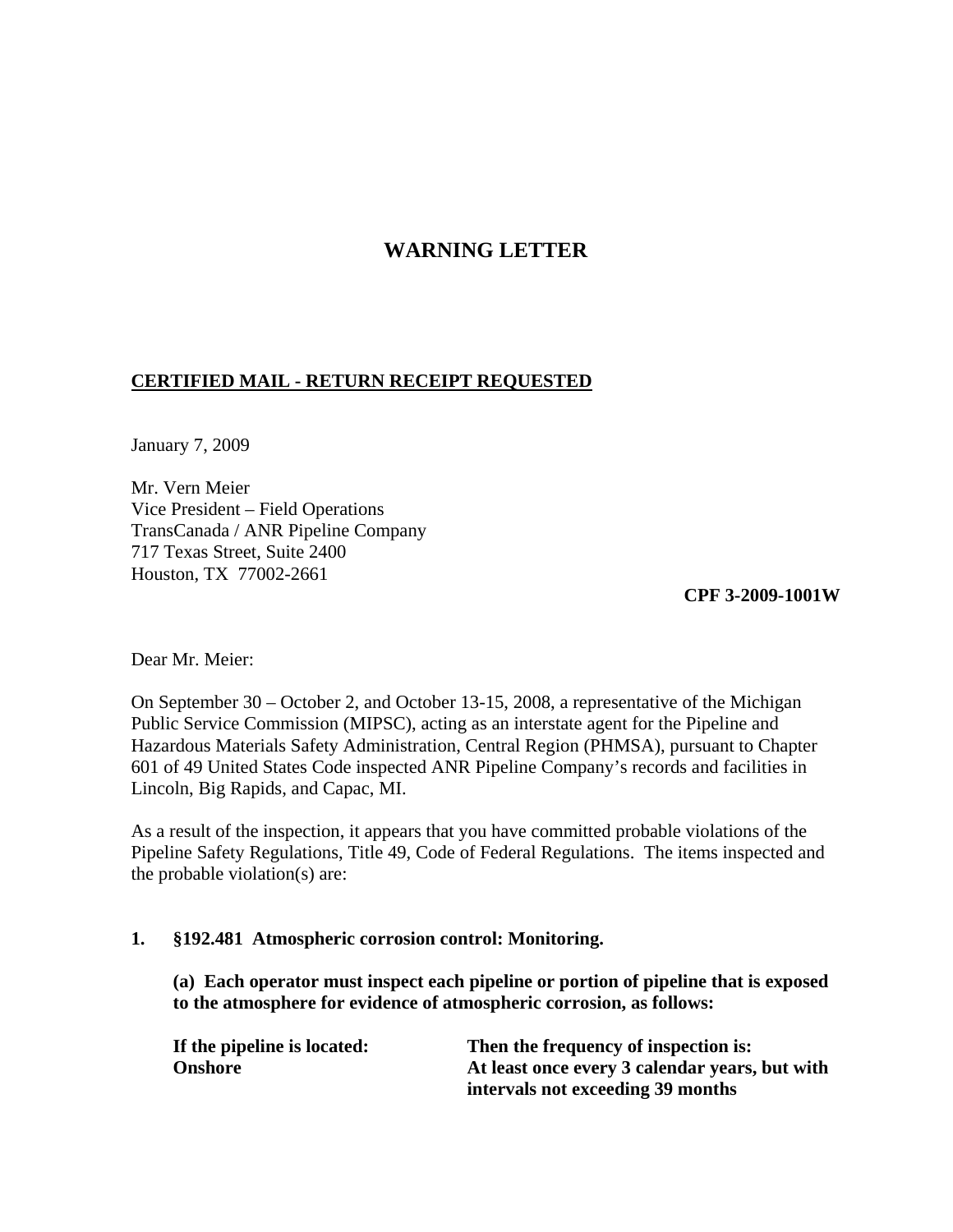### **Offshore At least once each calendar year, but with intervals not exceeding 15 months**

ANR Pipeline Company (ANR) did not inspect several above ground locations for atmospheric corrosion within the three year interval.

Review of ANR's atmospheric corrosion records identified five above ground locations that exceeded the 3 year interval for atmospheric corrosion inspections. They were as follows:

| Location                          | Last Inspection |
|-----------------------------------|-----------------|
| <b>Lincoln Compressor Station</b> | $6 - 6 - 05$    |
| M-C-1 Valve Assy                  | $4 - 19 - 05$   |
| Freeman Field                     | $6 - 23 - 05$   |
| MC-1 North Clare Sales Tap        | $4 - 19 - 05$   |
| <b>TC Sales</b>                   | $4 - 19 - 05$   |

ANR personnel inspected these facilities shortly after the deficiency was brought to their attention.

### **2. §192.745 Valve maintenance: Transmission lines.**

## **a) Each transmission line valve that might be required during any emergency must be inspected and partially operated at intervals not exceeding 15 months, but at least once each calendar year.**

ANR did not inspect one emergency valve annually since 2005.

Review of ANR's emergency valves identified one emergency valve (F10-57) which had not been inspected since 10-18-05. The valve was classified as an emergency valve at the time of the inspection. Since the inspection, ANR personnel re-classified the valve as a non-emergency valve. However, this re-classification should have taken place back in 2005, if the valve was not to be maintained as an emergency valve.

Under 49 United States Code, § 60122, you are subject to a civil penalty not to exceed \$100,000 for each violation for each day the violation persists up to a maximum of \$1,000,000 for any related series of violations. We have reviewed the circumstances and supporting documents involved in this case, and have decided not to conduct additional enforcement action or penalty assessment proceedings at this time. We advise you to correct the item(s) identified in this letter. Failure to do so will result in ANR Pipeline Company being subject to additional enforcement action.